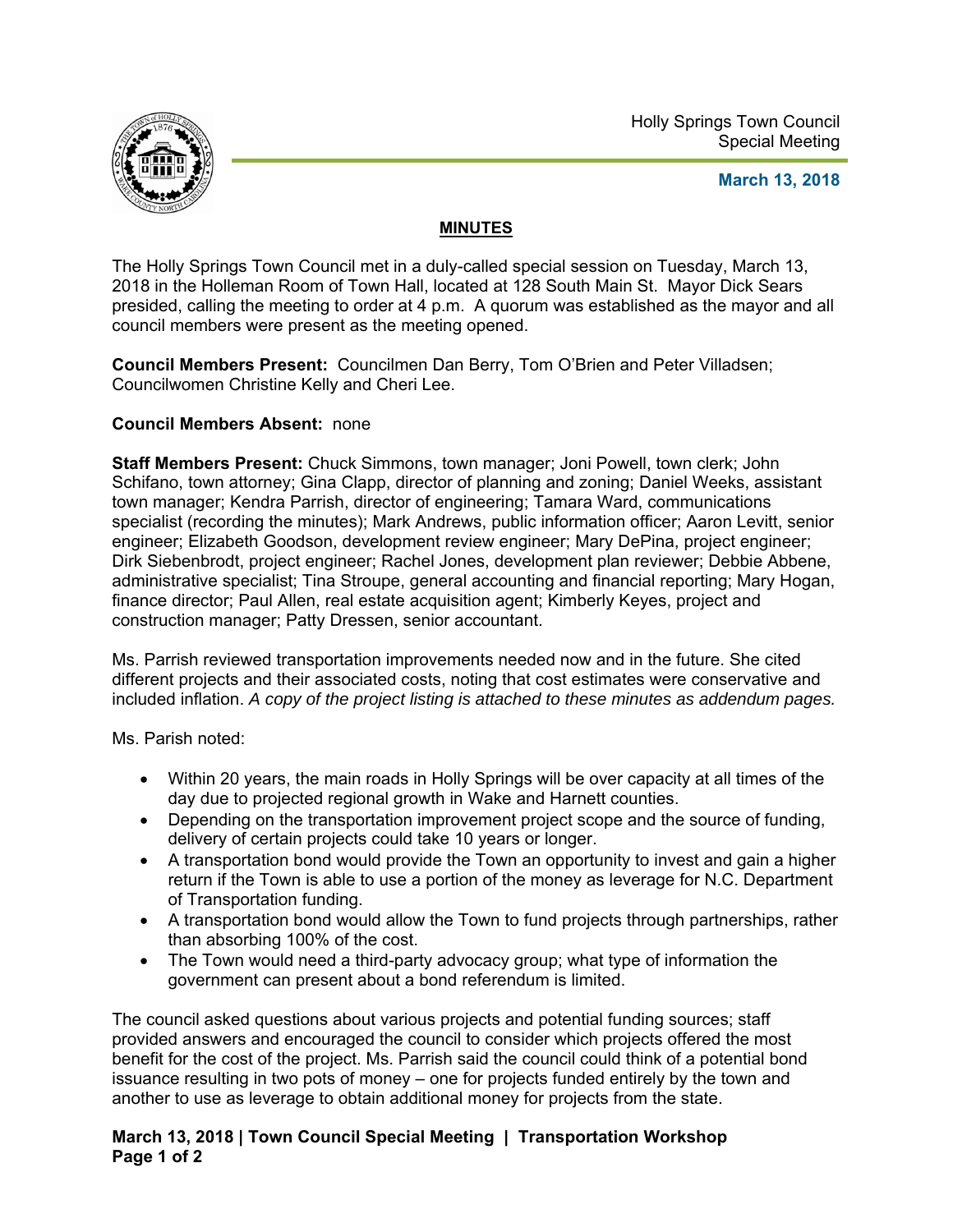By consensus, the council recessed for dinner.

Ted Cole, senior vice president and co-head of public finance with Davenport & Company, financial advisor to the Town, discussed the Town's current credit ratings and the methodology for forming the ratings, general fund balance, existing tax-supported debt, town finance policies, debt to assessed value, and debt service versus expenditures

Mr. Cole discussed a model of a potential \$40 million bond referendum with a 5-cent tax rate increase and an initial \$20 million bond issuance in fall of 2020. Council and staff discussed how the Town's rate of growth could affect borrowing. Mr. Simmons noted the model did not factor in a potential second issuance of Parks and Recreation bonds or debt incurred with possible construction of a Public Works facility.

Council Members were in consensus to direct staff to move forward by meeting with the Local Government Commission about the potential for a \$40 million transportation bond referendum with an up to 5-cent tax rate increase in the November election.

Additionally, by consensus, the Council asked communications staff to provide Council with a draft of its news release on the transportation bond referendum before it is released to the public.

**Adjournment:** There being no further business for the evening, the March 13, 2018 special meeting of the Holly Springs Town Council was adjourned following a motion by Mayor Sears, a second by Councilwoman Lee and a unanimous vote.

Respectfully submitted on Tuesday, March 20, 2018.

 $\mu$  aprova para Ward.

Communications Specialist

**Addenda pages as referenced in these minutes follow and are a part of the official record.**